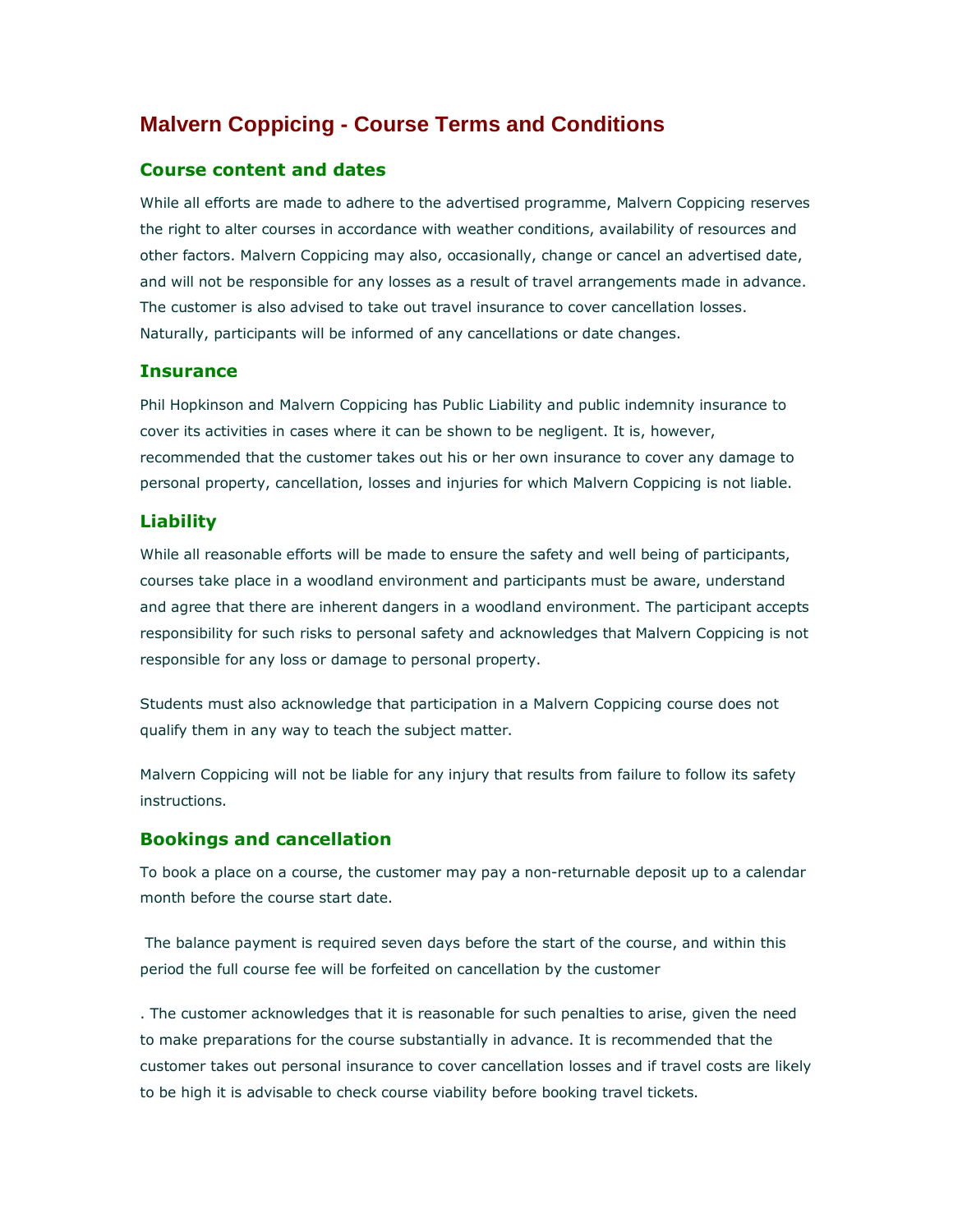Cancellation occurs when the customer instructs Malvern Coppicing that he or she is unable to attend a booked date, or when Malvern Coppicing informs the customer that a date will not run.

Should Malvern Coppicing have to cancel a course for any reason, the customer will usually be offered an alternative date. If this is not acceptable, the booked customer (not including provisional voucher bookings - see below) will be eligible for a full refund.

### Gift vouchers

Gift vouchers are value items and as such are non-refundable. Vouchers are valid for a year (from either the date of issue or from the date of a provisional booking made at the time of purchase) and can be redeemed for equivalent monetary value on any Malvern Coppicing course. Vouchers can be re-sold or given to a third party. Purchasers and recipients are therefore responsible for ensuring that their redemption code is not disclosed to third parties who are not the intended users of the voucher, as a given code can only be used once.

If a provisional date booking has been made by the purchaser of the voucher, on receipt, the recipient should confirm whether or not they wish to attend this date. They can do this by either filling in a booking form with their redemption code or informing Malvern coppicing that they will not be attending the provisional date. Once a provisional booking is so confirmed it becomes a full booking and the cancellation conditions described above apply. If a provisional booking is not confirmed within a calendar month of the course date, the provisional place may be lost and the recipient may have to book another date. The purchaser of the voucher has a responsibility to ensure that the recipient is aware of these Terms and Conditions, Joining Instructions and other booking details supplied with the voucher.

#### Participant Behaviour

Participants are expected to follow all safety instructions and not to act in any way that compromises the safety, enjoyment, learning or well being of themselves, other participants. Malvern Coppicing will not tolerate abusive behaviour of any kind.

Malvern Coppicing has a strict no alcohol policy for safety and insurance reasons. All nonprescription, recreational drugs are strictly prohibited.

Malvern Coppicing reserves the right to remove from a course any person/s who does not follow the above rules and guidelines, or in the instructor's judgement presents a serious safety risk. Any person/s so removed, will not be liable for a refund or any compensation.